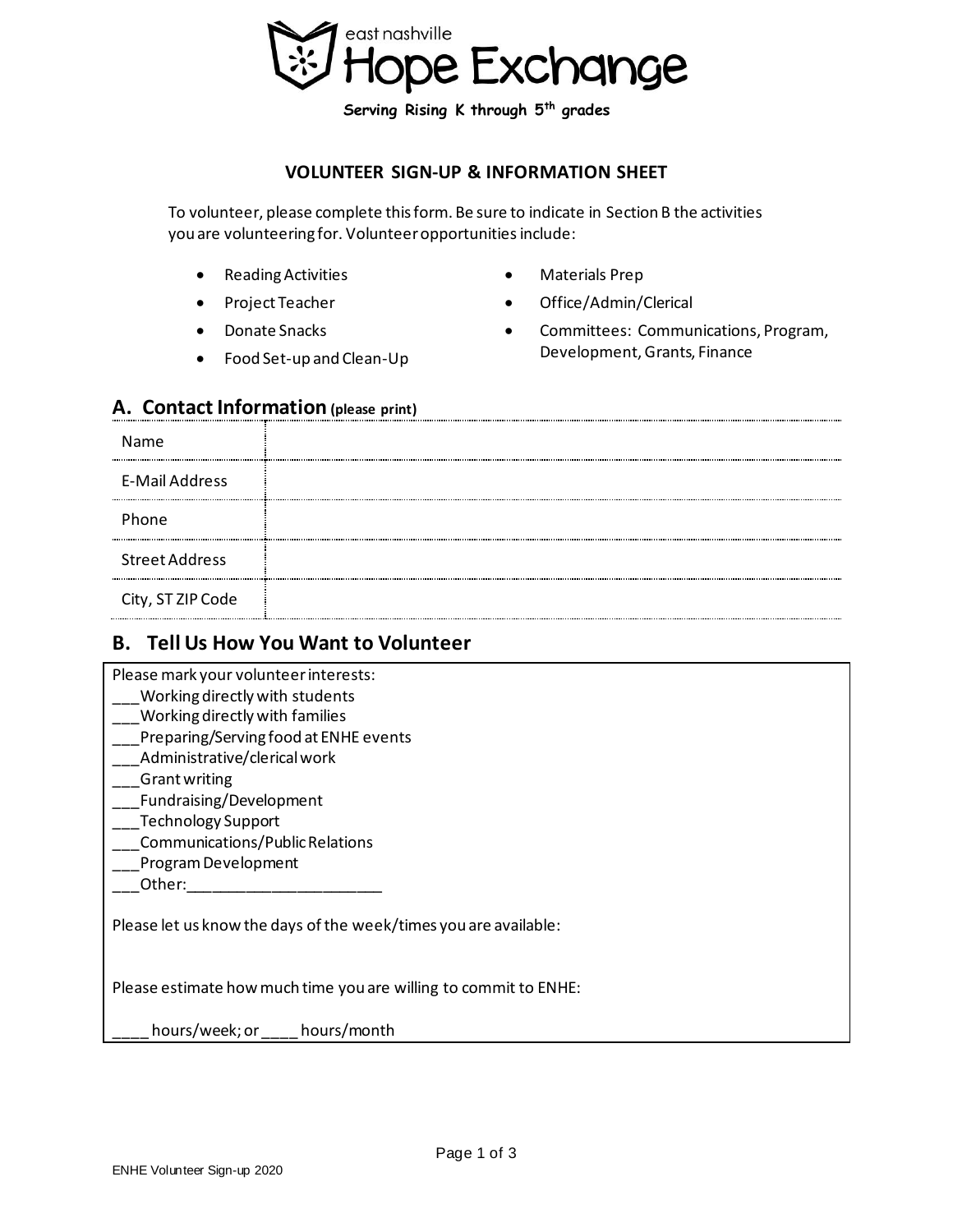# **FOR SCHOOL YEAR PROGRAM ONLY:**

**\_\_\_ B.1 School Year Workshops:** A few volunteers are needed for our monthly workshops during the School Year Program to help with the children, setting up and cleaning up food, taking pictures and videos, taking notes, and general set-up and break-down. **Please mark the days you can commit to helping. Time is 10:30am – 1:30pm (all Saturdays):**

**\_\_\_ September: 9/12/20**

**\_\_\_ October: 10/10/20**

**\_\_\_ November: 11/14/20**

**\_\_\_ December: 12/12/20** (We will have a Christmas Market set up for children to shop for gifts for their family.)

**\_\_\_ January: 1/9/21**

**\_\_\_ February: 2/13/21**

**\_\_\_ March: 3/13/21**

**\_\_\_ April: 4/10/21**

**\_\_\_ May: 5/8/21**

## **FOR SUMMER PROGRAM ONLY:**

**B.1. Guest Readers.** Volunteers are needed to for online educational engagement, reading a book to students and sharing about their careers and talents.

|             | <b>Monday</b> | Tuesday        | Wednesday | <b>Thursday</b>         | Friday |
|-------------|---------------|----------------|-----------|-------------------------|--------|
| <b>JUNE</b> | 1             | $\mathfrak{p}$ | 3         | 4                       | 5      |
| 2020        | 8             | 9              | 10        | 11                      | 12     |
|             | 15            | 16             | 17        | 18                      | 19     |
|             | 22            | 23             | 24        | 25                      | 26     |
| <b>JULY</b> | 29            | 30             |           | $\overline{\mathbf{c}}$ | 3      |
| 2020        | 6             | ⇁              | 8         | 9                       | 10     |